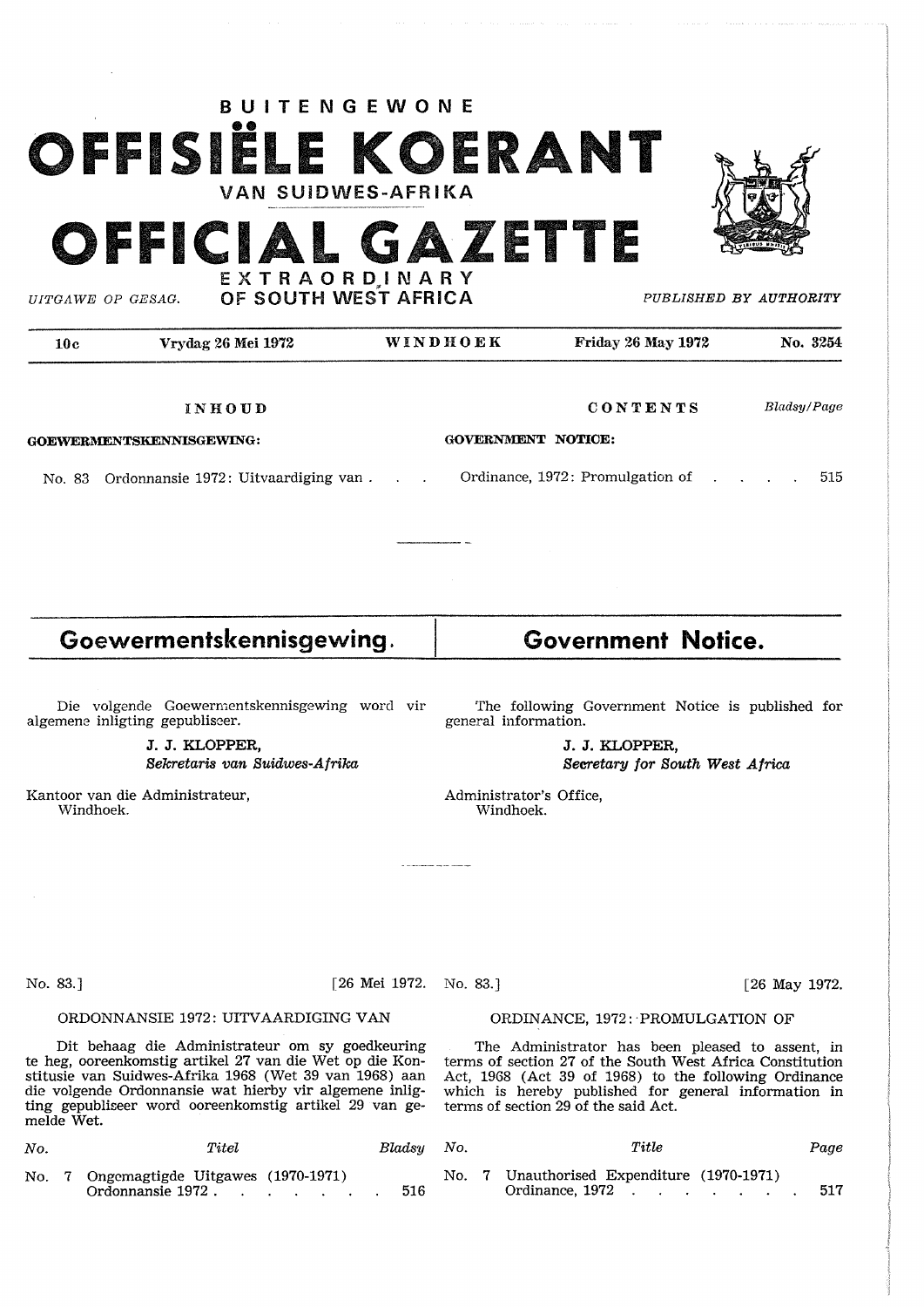No. 7 van 1972.]

### ONGEMAGTIGDE UITGAWES (1970-71) ORDONNANSIE 1972.

(Goedgekeur 25 Mei 197£.)

( Afrikaanse teks deur die Administrateur geteken.) (Datum van Inwerlcingtreding 26 Mei. 1972.)

## **ORDONNANSIE**

Tot aanwending van 'n verdere geldbedrag vir die diens van die Gebied Suidwes-Afrika vir die jaar wat op die een-en-dertigste dag van Maart 1971 geëindig het, tot bestryding en dekking van sekere ongemagtigde uitgawes.

Die Wetgewende Vergadering van die Gebied Suidwes-Afrika VERORDEN SOOS VOLG: -

Administrasierekening belas<br>met R3 000.

1. Die Administrasierekening van die Gebied Suidwes-Afrika word hierby belas met die bedrag van drie duisend rand tot dekking van sekere uitgawes bo en behalwe die bedrag beskikbaar gestel vir die diens van die Gebied Suidwes-Afrika vir die jaar wat op die een-endertigste dag van Maart 1971 geëindig het. Hierdie uitgawes word uiteengesit in die Bylae tot hierdie ordonnansie en word nader omskryf in paragraaf vyf bladsy sewe van die Verslag (aan die Wetgewende Vergadering voorgele) van die Kontroleur en Ouditeur-generaal oor die rekenings **vir** vermelde boekjaar en in die Eerste Verslag van die Gekose Komitee oor Openbare Rekeninge 1972.

Kort titel.

2. Hierdie Ordonnansie heet die Ongemagtigde Uitgawes (1970-71) Ordonnansie, 1972.

| Begrotings-<br>pos of<br>Inkomste<br>hoof | Titel van Begrotingspos<br>of Inkomstehoof | Bedrag<br>R. |
|-------------------------------------------|--------------------------------------------|--------------|
|                                           | Administrasie                              | 3 000        |
|                                           | TOTAAL                                     | R3 000       |

BYLAE.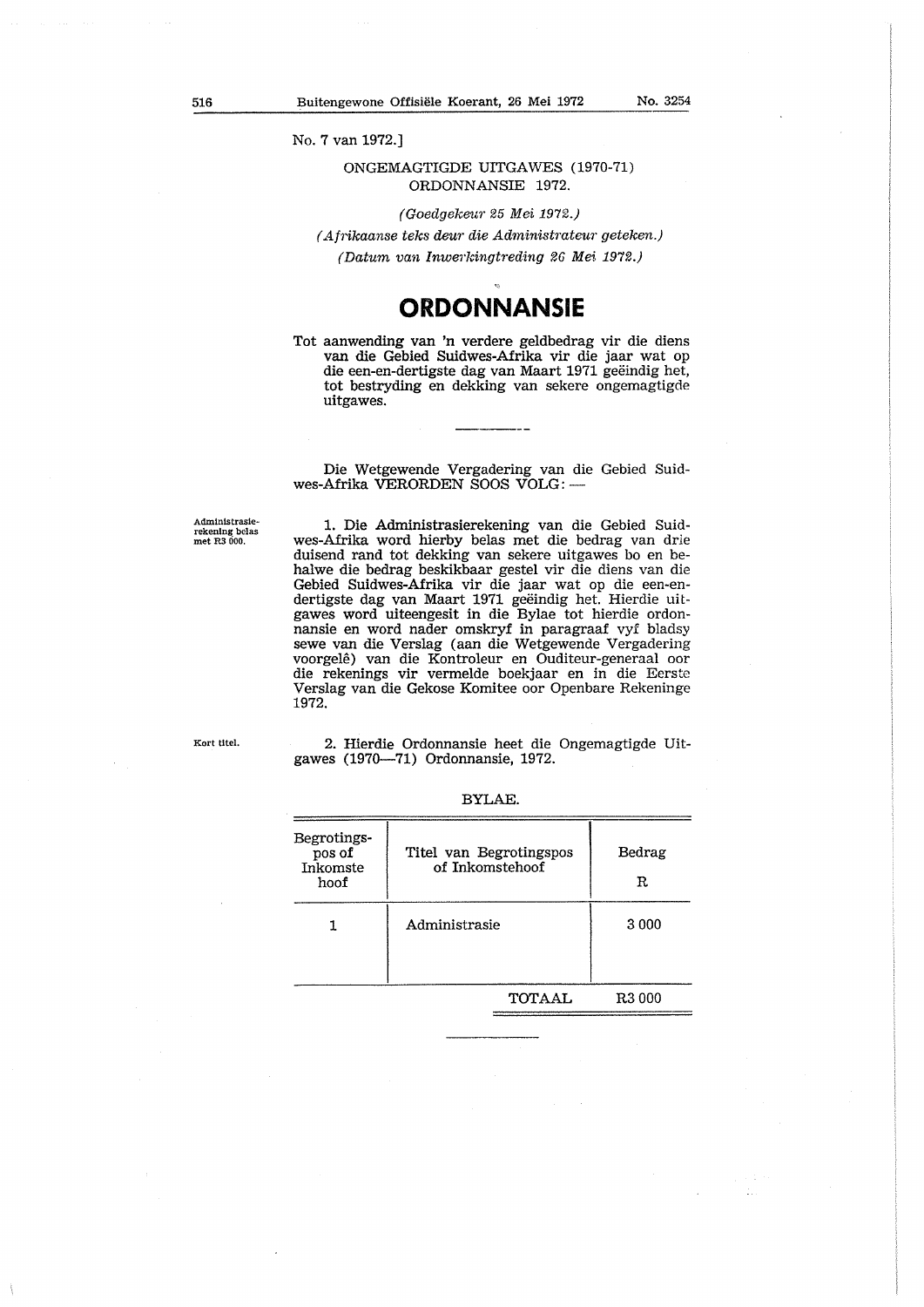No. 7 of 1972.]

### UNAUTHORISED EXPENDITURE (1970-71) ORDINANCE, 1972.

(Assented to  $25$  May, 1972.) ( Afrikaans text signed *by* the Administrator.) (Date of commencement 26 May 1972.)

### **ORDINANCE**

To apply a further sum of money towards the service of the Territory of South West Africa for the year ended on the thirty-first day of March, 1971, for the purpose of meeting and covering certain unauthorised expenditure.

BE IT ORDAINED by the Legislative Assembly for the Territory of South West Africa as follows: --

1. The Administration Account of the Territory of South West Africa is hereby charged with the sum of three thousand rand to meet certain expenditure over and above the amount appropriated for the service of the Territory of South West Africa for the year which ended on the thirty-first day of· March, 1971. Such expenditure is set forth in the Schedule of this ordinance and is referred to in paragraph five page seven of the Report (which has been presented to the Legislative Assembly) of the Controller and Auditor-General on the Accounts of the said year and in the First Report of the Select Committee on Public Accounts, 1972. Administration Account charged with R3 000.

2. This Ordinance shall be called the Unauthorised Short uue. Expenditure (1970-71) Ordinance, 1972.

|                | Amount<br>R        |  |  |
|----------------|--------------------|--|--|
| Administration | 3 0 0 0            |  |  |
| TOTAL          | R <sub>3</sub> 000 |  |  |
|                |                    |  |  |

SCHEDULE.